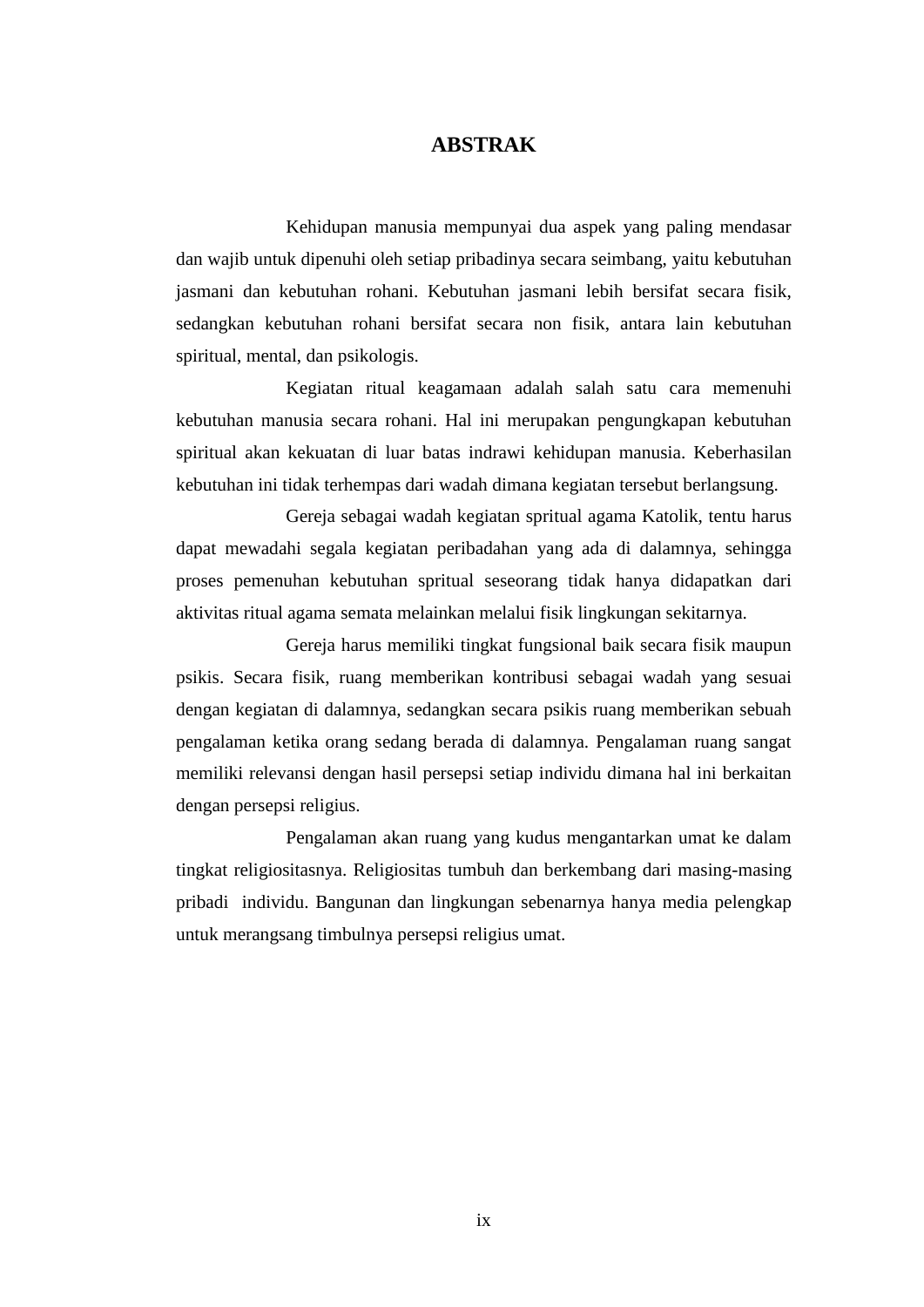#### **ABSTRACT**

*There are two aspects which are basically fulfilled for sustaining human personal life. The two important aspects are namely as physical needs and spiritual needs. Physical needs are related to physical dimension, whereas spiritual needs are related to the non-physical fulfillment; such as spiritual living, mental, and psychological aspects.* 

*The religious ritual or religious practice is one of various ways to carry out human spiritual needs. Moreover, it also helps to awake the spiritual awareness to 'the power' which is beyond human sense. The significance of religious practice is more supported by the venue where the ritual activity has happened.* 

*The church building, as the venue for the spiritual activity in the Catholic religion, certainly has to support the rites within the Catholic religious practices. Along the architectural history of the Catholic Church, the symbols and the ornaments of the church's building were developed to seek the meaning and to uphold activities of the Catholic rites. Hence, the spiritual fulfillment of one's needs is not only received by following the ritual activity. It is also from the church building as the spiritual venue by one's senses – within its physical ornament – as the way to finding his/her personal perception of the Sacred.* 

*The church building, nonetheless, should be able to maintain two functional levels, physical and psychological, which are important to support the spiritual needs and ritual activities. Physically, the space of the church building contributes to obtain the spiritual activity within it. Psychologically, the space which is supported by symbols and ornaments guides one's awareness to his/her spiritual experience. Consequently, the experience of the sacred place has its relevance with congregational or individual 'religious perception' in order to search the meaning of Sacred.* 

*The experience of sacred place conveys the congregation to find their personal religious experience into many levels. Thus, it helps each person to nurture his/her personal religiosity. For that reason, the spiritual nuance of the building and the venue are actually has just become a complementary medium to stimulate the emergence of religious perception of each personal and the congregation.*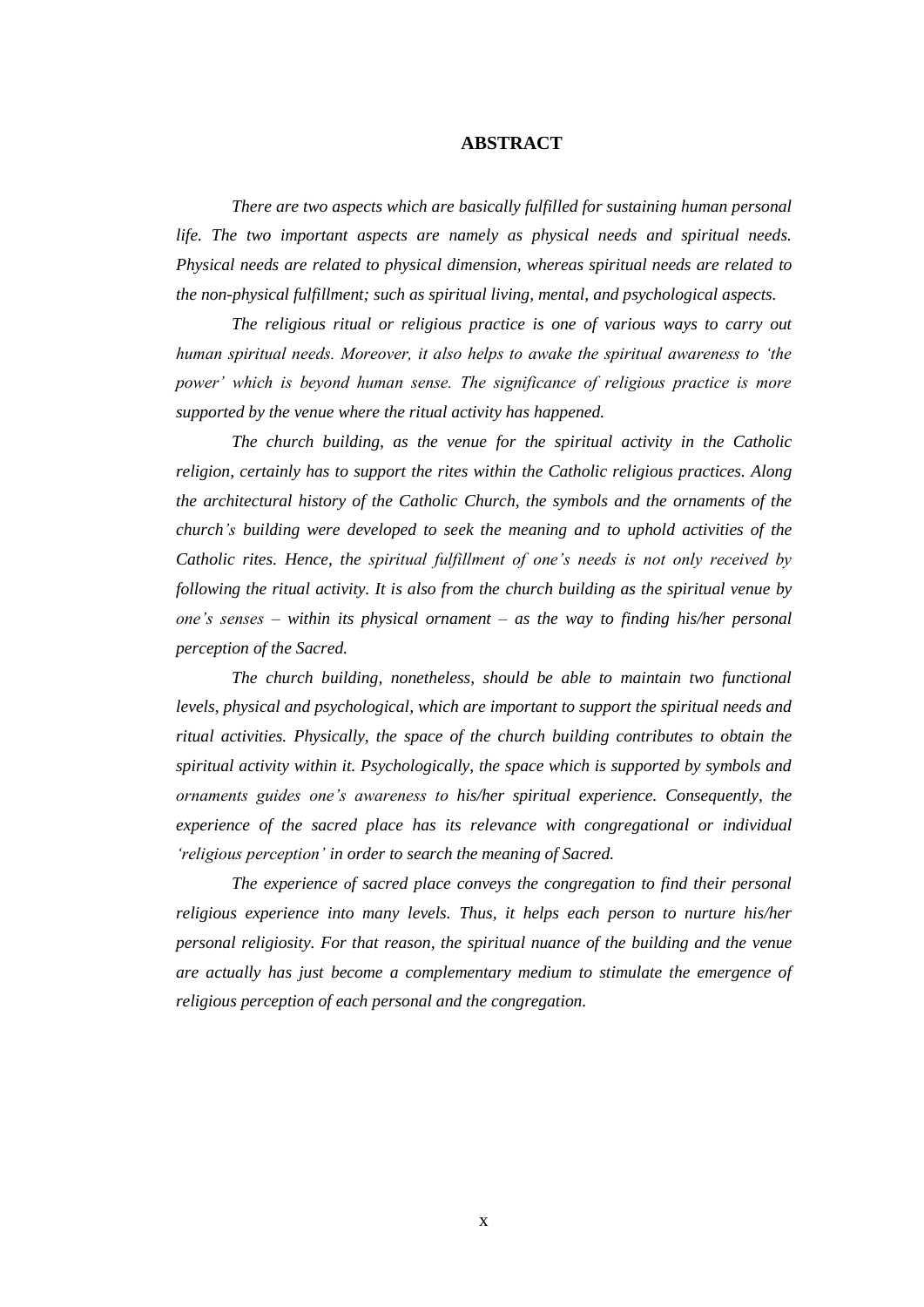## **DAFTAR ISI**

### **BAB I PENDAHULUAN**

### **BAB II ELEMEN DESAIN INTERIOR TERHADAP PERSEPSI RELIGIUS**

| 2.1.2 Sejarah Perkembangan Gereja Katolik di Indonesia31 |  |
|----------------------------------------------------------|--|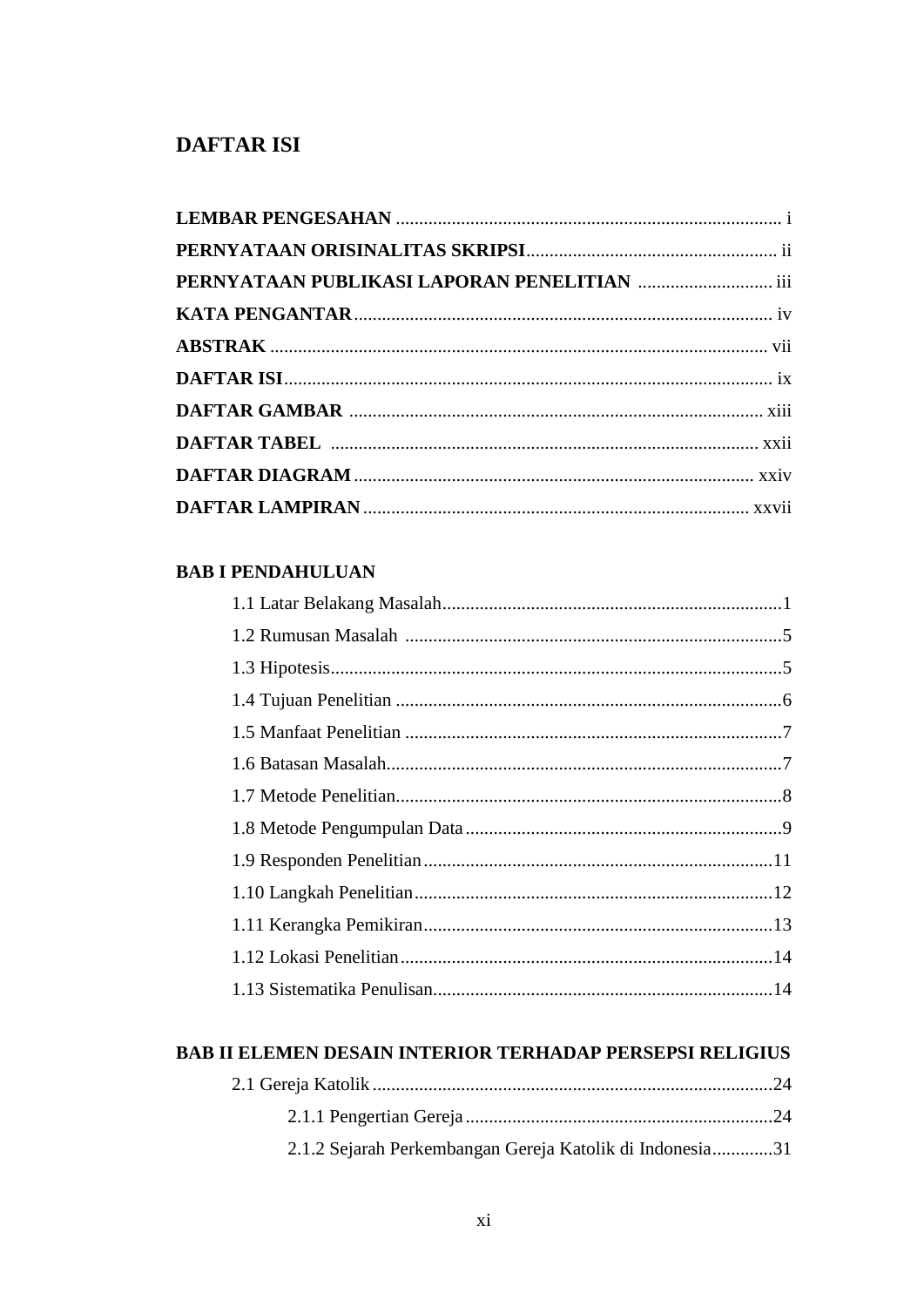| 2.2.1 Perkembangan Arsitektur Gereja Katolik 34   |  |
|---------------------------------------------------|--|
|                                                   |  |
|                                                   |  |
|                                                   |  |
|                                                   |  |
|                                                   |  |
|                                                   |  |
|                                                   |  |
|                                                   |  |
|                                                   |  |
|                                                   |  |
|                                                   |  |
|                                                   |  |
|                                                   |  |
|                                                   |  |
|                                                   |  |
|                                                   |  |
|                                                   |  |
|                                                   |  |
|                                                   |  |
|                                                   |  |
|                                                   |  |
|                                                   |  |
|                                                   |  |
|                                                   |  |
|                                                   |  |
|                                                   |  |
|                                                   |  |
| 2.9.3 Parameter Mobilitas Kenyamanan (Spasial)127 |  |
|                                                   |  |
|                                                   |  |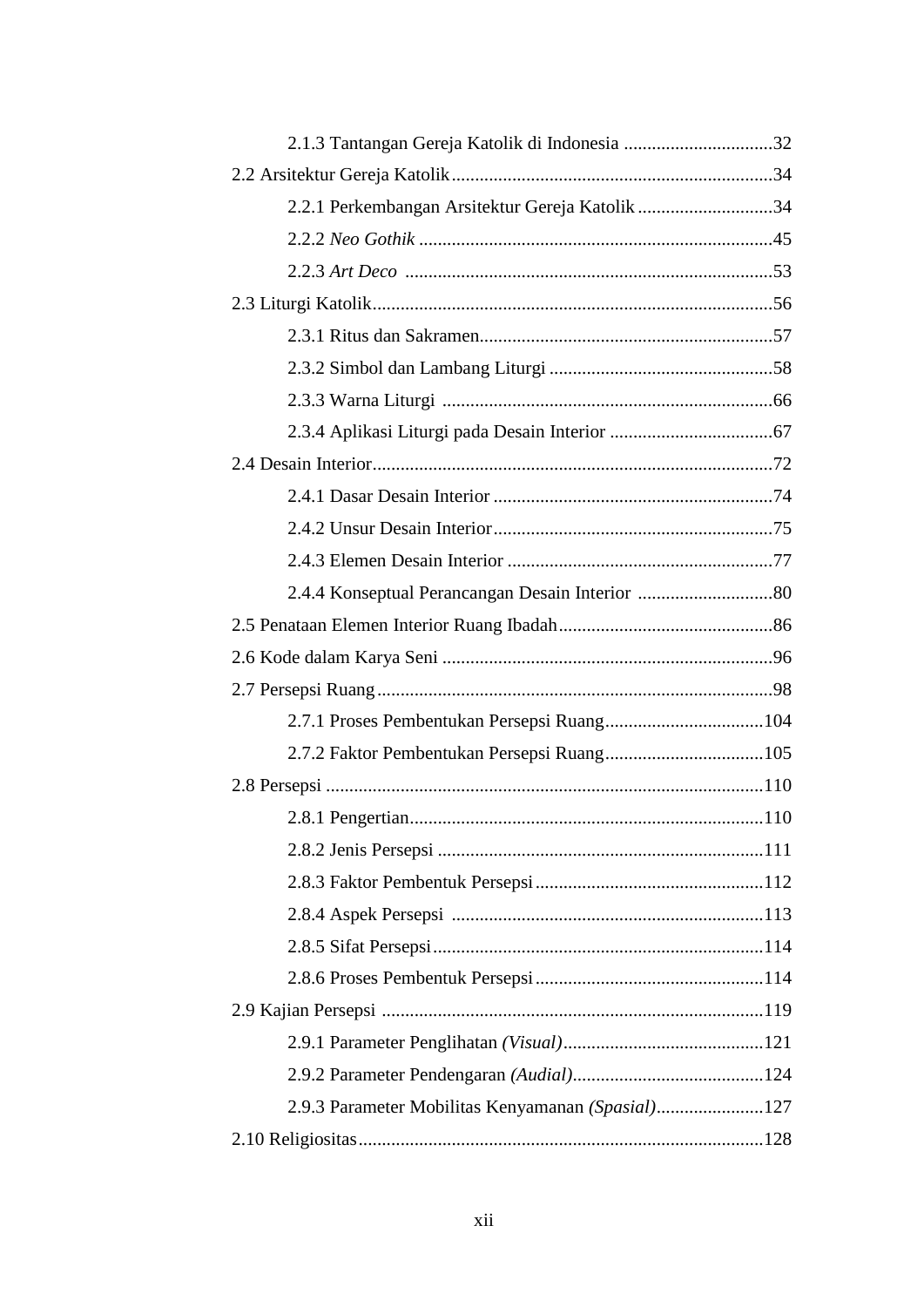### **BAB III GEREJA ST.PETRUS KATEDRAL BANDUNG**

| 3.3.1 Arsitektural Gereja St. Petrus Katedral Bandung 140 |  |
|-----------------------------------------------------------|--|
|                                                           |  |
|                                                           |  |
|                                                           |  |

# **BAB IV ANALISIS ELEMEN INTERIOR TERHADAP PERSEPSI RELIGIUS UMAT**

#### **BAB V PENUTUP**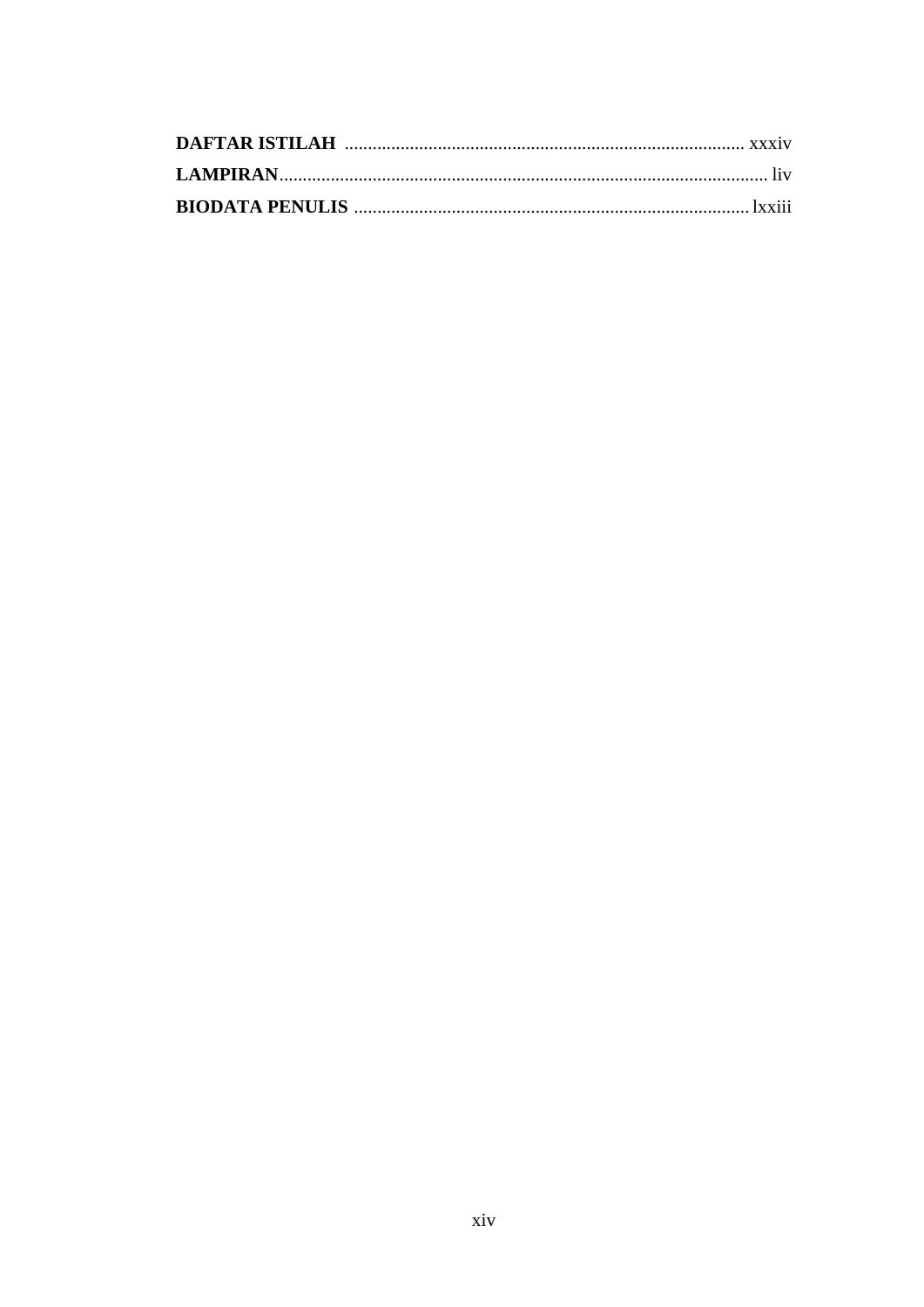# **DAFTAR GAMBAR**

| <b>BAB II ELEMEN DESAIN INTERIOR TERHADAP PERSEPSI RELIGIUS</b> |  |
|-----------------------------------------------------------------|--|
|                                                                 |  |
|                                                                 |  |
|                                                                 |  |
|                                                                 |  |
|                                                                 |  |
|                                                                 |  |
|                                                                 |  |
|                                                                 |  |
|                                                                 |  |
|                                                                 |  |
|                                                                 |  |
|                                                                 |  |
|                                                                 |  |
|                                                                 |  |
|                                                                 |  |
|                                                                 |  |
|                                                                 |  |
|                                                                 |  |
|                                                                 |  |
|                                                                 |  |
|                                                                 |  |
|                                                                 |  |
| Gambar 2.23 Penampang Atap Arsitektur Gotik dan Neo Gotik51     |  |
|                                                                 |  |
|                                                                 |  |
|                                                                 |  |
|                                                                 |  |
|                                                                 |  |
|                                                                 |  |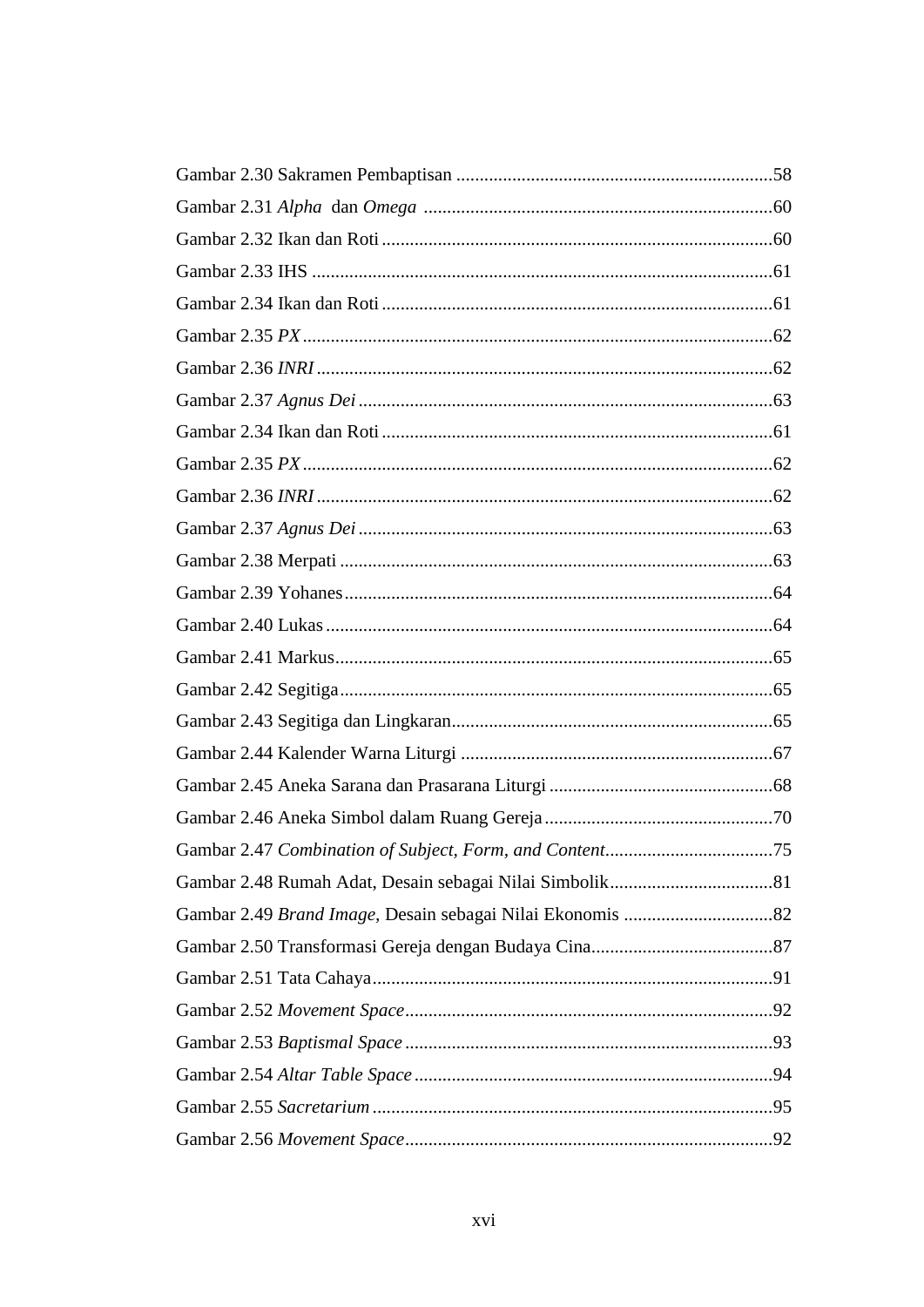| Gambar 2.64 Implementasi Dinding Terhadap Pengalaman Ruang101 |  |
|---------------------------------------------------------------|--|
| Gambar 2.65 Implementasi Cahaya Terhadap Pengalaman Ruang103  |  |
|                                                               |  |
|                                                               |  |
|                                                               |  |
|                                                               |  |
|                                                               |  |
|                                                               |  |
|                                                               |  |
|                                                               |  |
|                                                               |  |
|                                                               |  |
|                                                               |  |
|                                                               |  |
|                                                               |  |
| Gambar 2.79 Biblia Pauperum at Redemptoris Chapel, Rome132    |  |
|                                                               |  |
|                                                               |  |
| Gambar 2.82 Dekorasi Bunga di Gereja Katedral, Jakarta 134    |  |

### **BAB III GEREJA ST.PETRUS KATEDRAL BANDUNG**

| Gambar 3.1 Prasasti Sejarah Gereja St. Petrus Katedral Bandung 137    |  |
|-----------------------------------------------------------------------|--|
| Gambar 3.2 Potongan Aksonometri Gereja St. Petrus Katedral Bandung138 |  |
|                                                                       |  |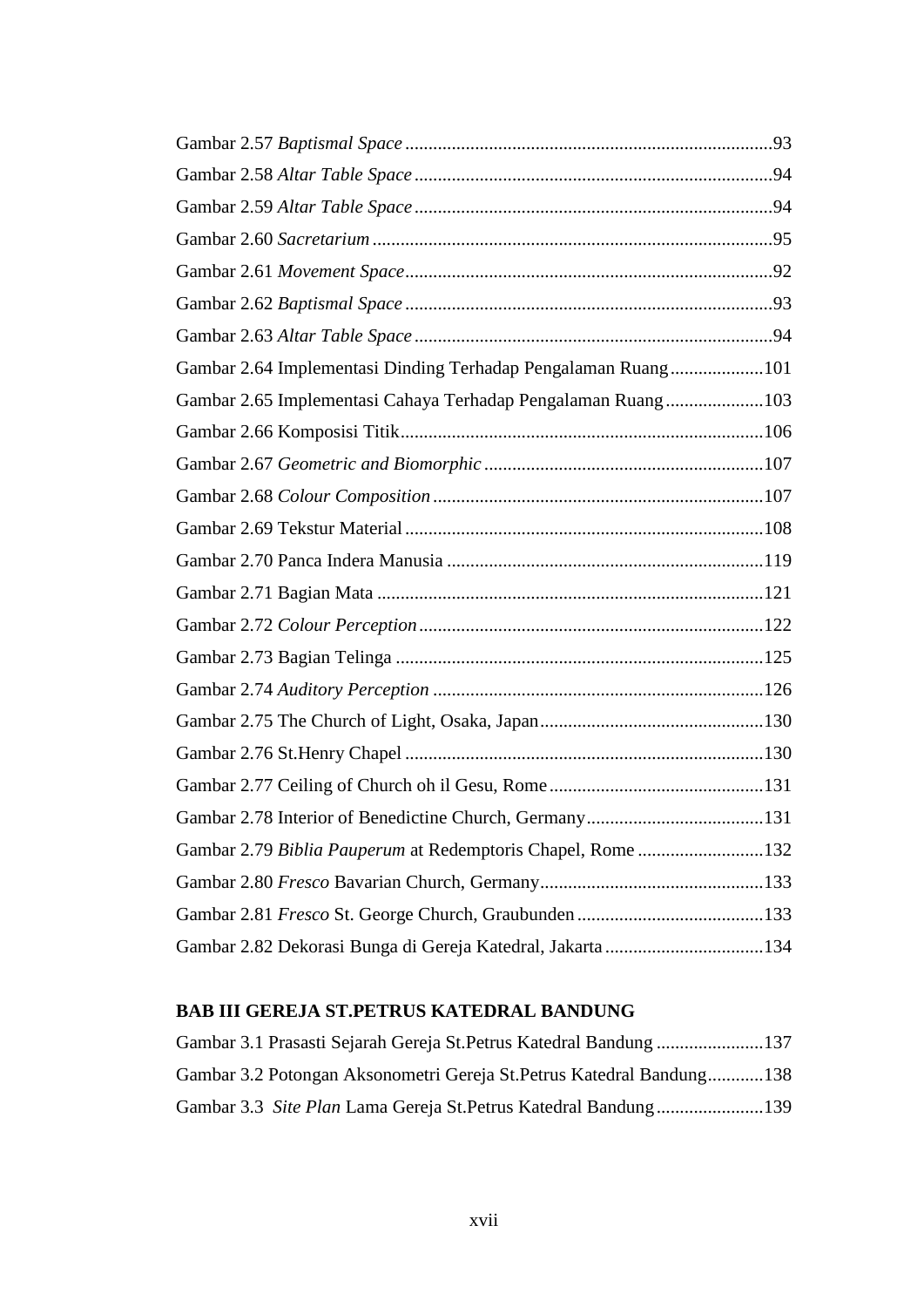| Gambar 3.4 Organisasi Ruang Gereja St. Petrus Katedral Bandung140 |  |
|-------------------------------------------------------------------|--|
| Gambar 3.5 Aksonometri Gereja St. Petrus Katedral Bandung142      |  |
| Gambar 3.6 Fasade Depan Gereja St. Petrus Katedral Bandung 144    |  |
| Gambar 3.7 Fasade Utara Gereja St. Petrus Katedral Bandung145     |  |
| Gambar 3.8 Fasade Selatan Gereja St.Petrus Katedral Bandung145    |  |
| Gambar 3.9 Fasade Timur Gereja St. Petrus Katedral Bandung146     |  |
|                                                                   |  |
|                                                                   |  |
|                                                                   |  |
| Gambar 3.13 Ketebalan Dinding sebagai Dinding Pemikul 149         |  |
|                                                                   |  |
|                                                                   |  |
|                                                                   |  |
|                                                                   |  |
|                                                                   |  |
|                                                                   |  |
|                                                                   |  |
|                                                                   |  |
|                                                                   |  |
|                                                                   |  |
|                                                                   |  |
|                                                                   |  |
|                                                                   |  |
|                                                                   |  |
|                                                                   |  |
|                                                                   |  |
| Gambar 3.30 Altar Gereja Santo Petrus Katedral Bandung159         |  |
|                                                                   |  |
| Gambar 3.32 Tabernakel Gereja St. Petrus Katedral Bandung160      |  |
|                                                                   |  |
|                                                                   |  |
|                                                                   |  |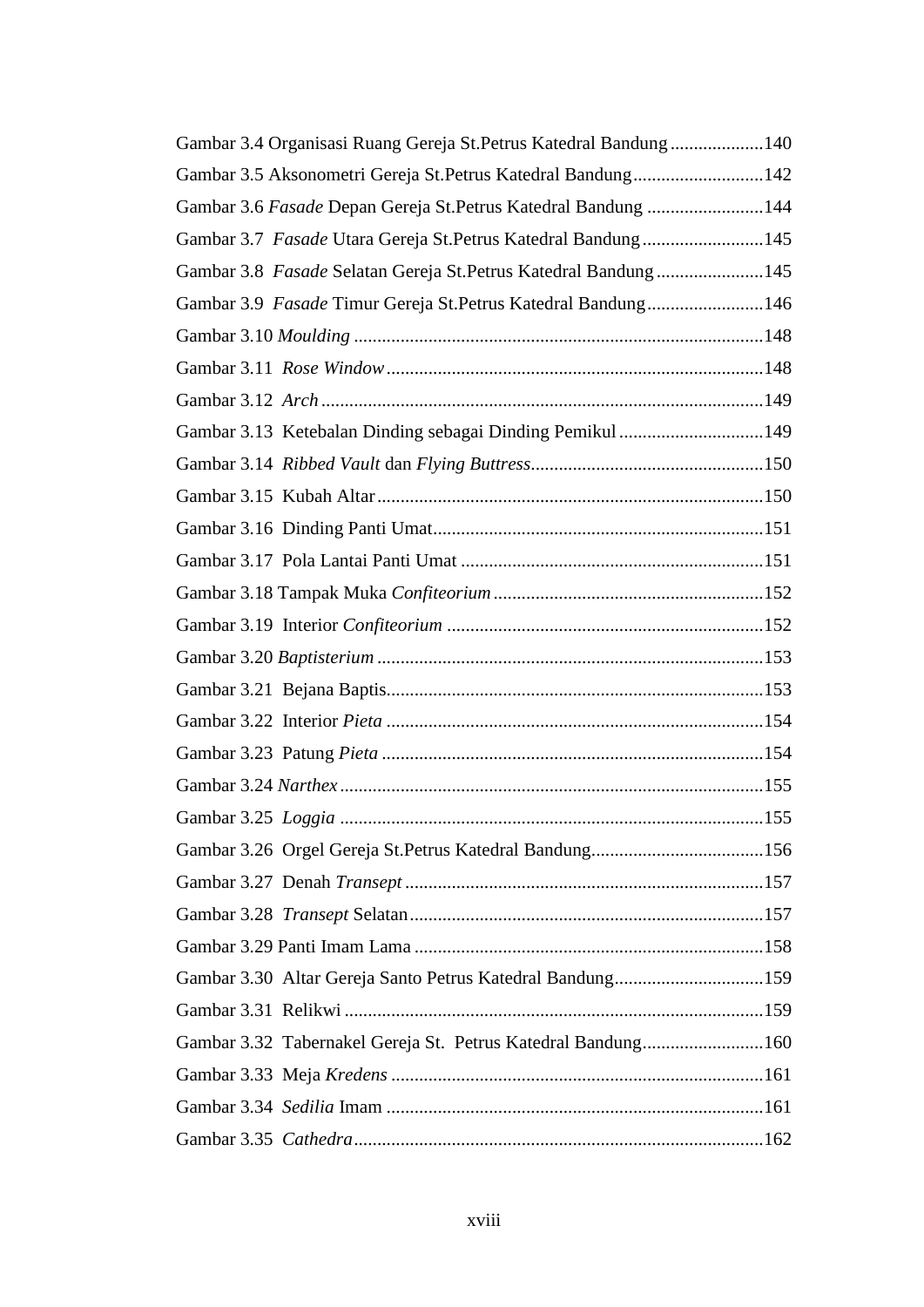| Gambar 3.37 Relief 1, Petrus dibebaskan dari Penjara Herodes Agripa 164 |  |
|-------------------------------------------------------------------------|--|
| Gambar 3.38 Relief 2, Petrus sebagai Pemegang Kunci Surga 164           |  |
| Gambar 3.39 Relief 3, Petrus Tenggelam Saat Berjalan Di Atas Air165     |  |
|                                                                         |  |
|                                                                         |  |
| Gambar 3.42 Lukisan Jalan Salib Gereja St. Petrus Katedral Bandung 166  |  |
|                                                                         |  |
|                                                                         |  |
| Gambar 3.45 Patung Ignatius Loyola dan Antonius Padua 168               |  |
|                                                                         |  |
|                                                                         |  |
|                                                                         |  |
|                                                                         |  |
|                                                                         |  |
|                                                                         |  |
|                                                                         |  |
|                                                                         |  |

# **BAB IV ELEMEN INTERIOR YANG MEMBENTUK PERSEPSI**

### **RELIGIUS**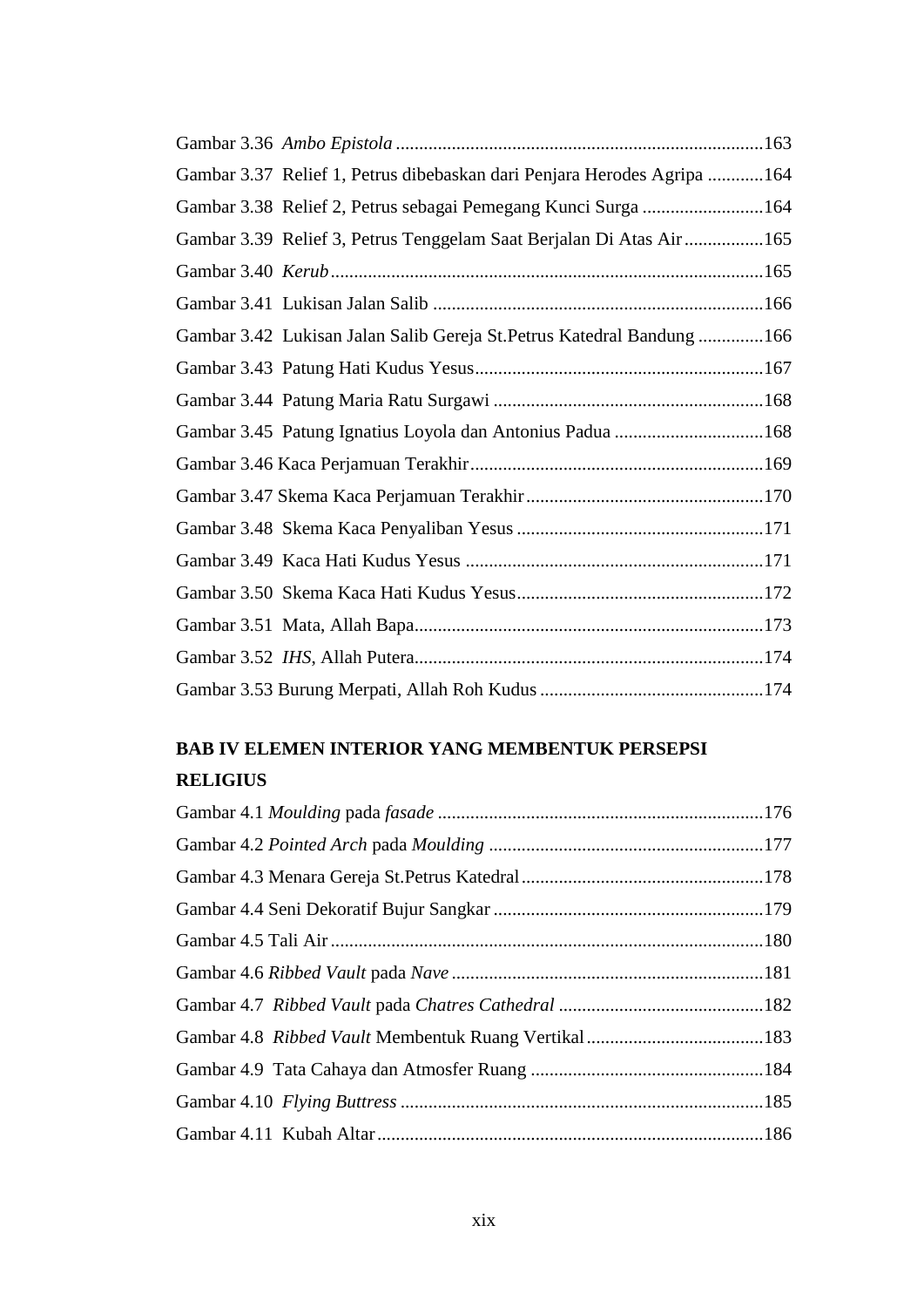| Gambar 4.25 Dinding Gereja St. Petrus Katedral Bandung201               |  |
|-------------------------------------------------------------------------|--|
|                                                                         |  |
|                                                                         |  |
|                                                                         |  |
| Gambar 4.29 Pola Lantai Gereja St. Petrus Katedral Bandung 206          |  |
|                                                                         |  |
|                                                                         |  |
| Gambar 4.32 Kenyamanan Sirkulasi Gereja St. Petrus Katedral Bandung 210 |  |
|                                                                         |  |
| Gambar 4.34 Panti Imam Gereja St. Petrus Katedral Bandung 214           |  |
| Gambar 4.35 Tabernakel Gereja St. Petrus Katedral Bandung219            |  |
|                                                                         |  |
|                                                                         |  |
|                                                                         |  |
|                                                                         |  |
|                                                                         |  |
|                                                                         |  |
|                                                                         |  |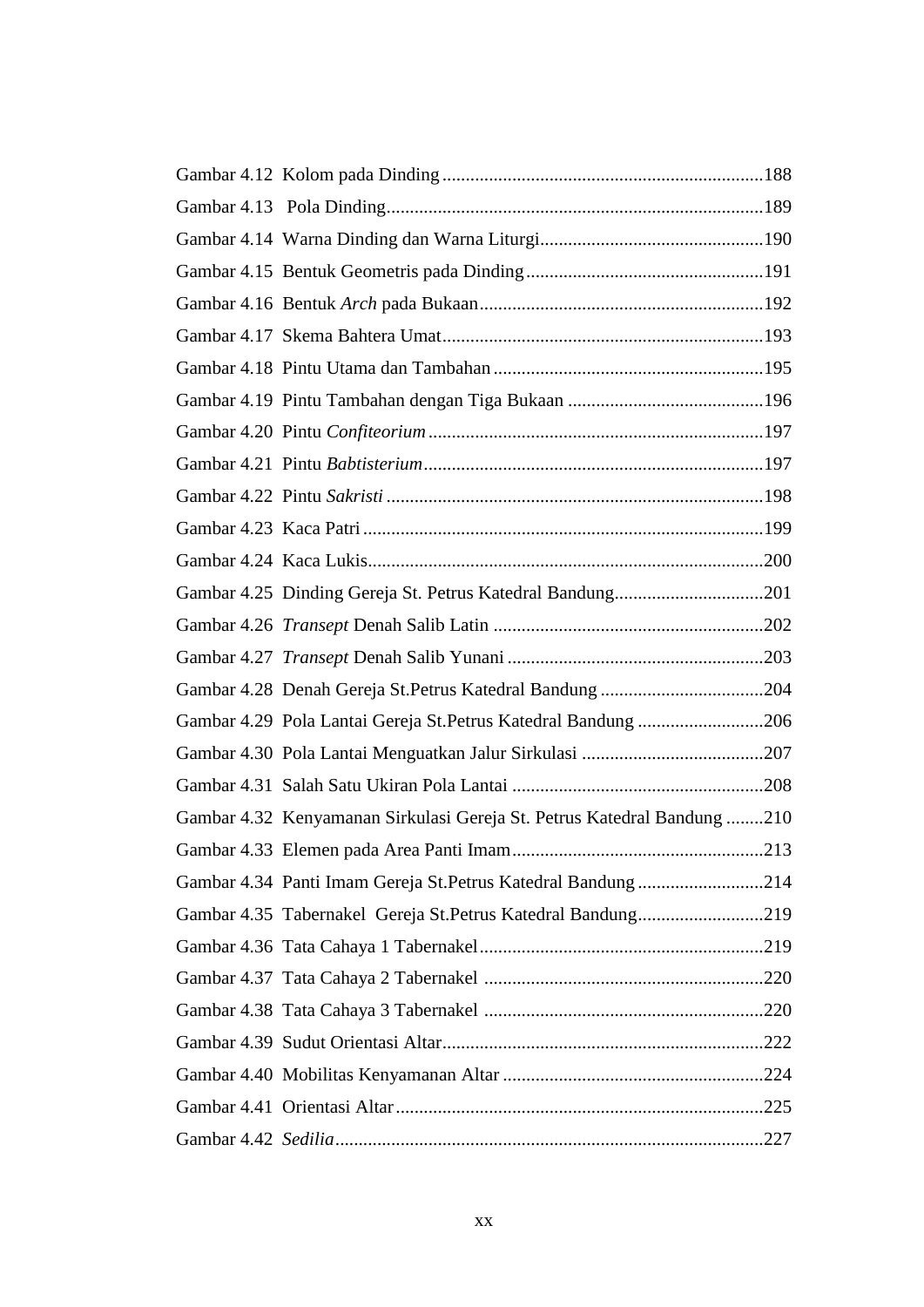| Gambar 4.50 Tabernakel Gereja St. Petrus Katedral Bandung266           |  |
|------------------------------------------------------------------------|--|
| Gambar 4.51 Relief 1, Petrus dibebaskan dari Penjara Herodes268        |  |
| Gambar 4.52 Relief 2, Pengukuhan Petrus sebagai Pemegang Kunci268      |  |
| Gambar 4.53 Relief 3, Petrus Tenggelam Saat Berjalan di Atas Air269    |  |
|                                                                        |  |
|                                                                        |  |
|                                                                        |  |
|                                                                        |  |
|                                                                        |  |
|                                                                        |  |
|                                                                        |  |
|                                                                        |  |
|                                                                        |  |
|                                                                        |  |
|                                                                        |  |
|                                                                        |  |
|                                                                        |  |
| Gambar 4.67 Lukisan Jalan Salib Gereja St. Petrus Katedral Bandung 280 |  |
|                                                                        |  |
|                                                                        |  |
|                                                                        |  |
|                                                                        |  |
|                                                                        |  |
|                                                                        |  |
|                                                                        |  |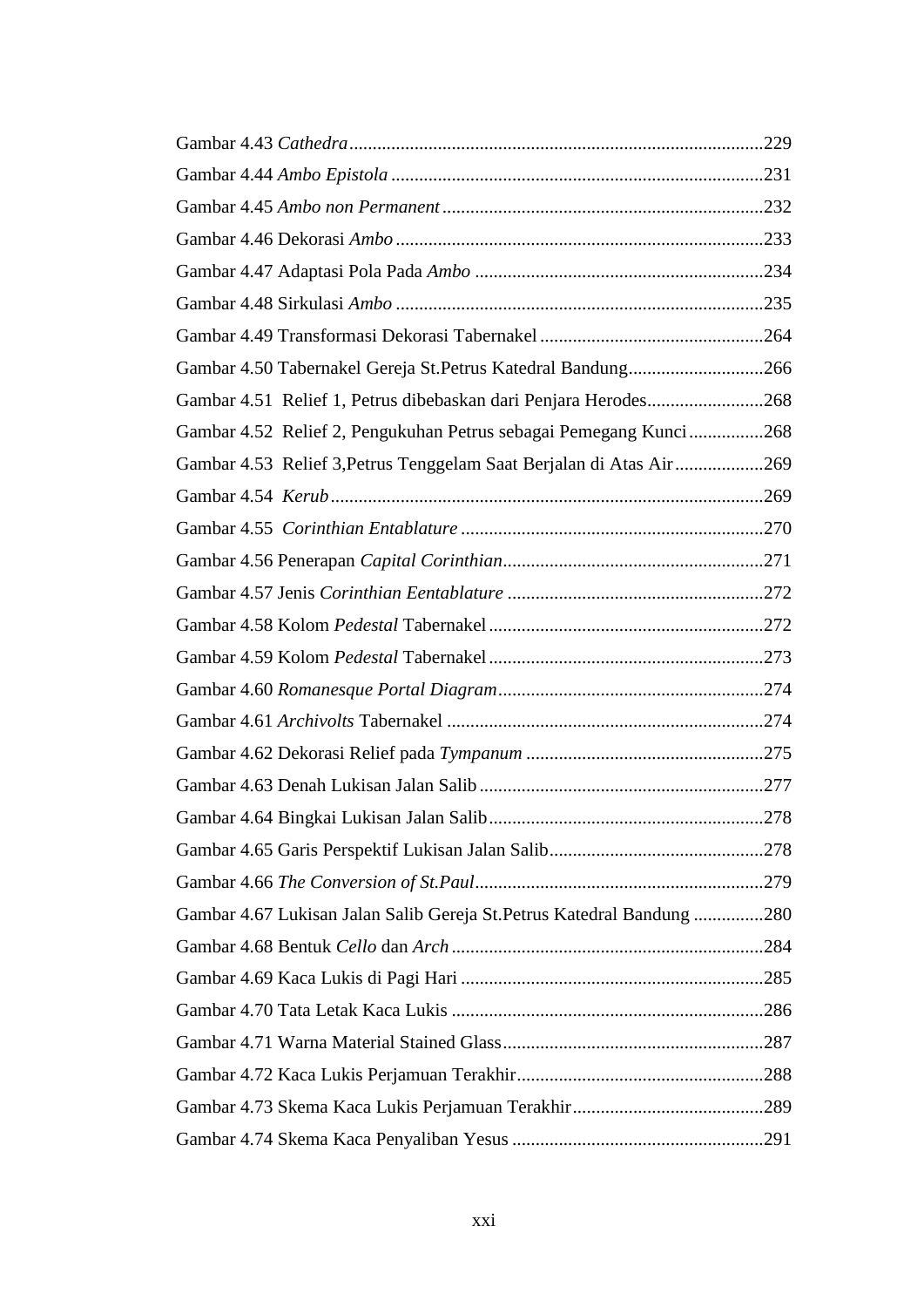| Gambar 4.91 Furniture Art Deco di Gereja St.Petrus Katedral 360 |  |
|-----------------------------------------------------------------|--|
| Gambar 4.92 Kursi Art Deco di Gereja St.Petrus Katedral361      |  |
| Gambar 4.93 Pintu Art Deco di Gereja St.Petrus Katedral 362     |  |
| Gambar 4.94 Penggunaan Warna Kontras Antar Elemen Ruang 363     |  |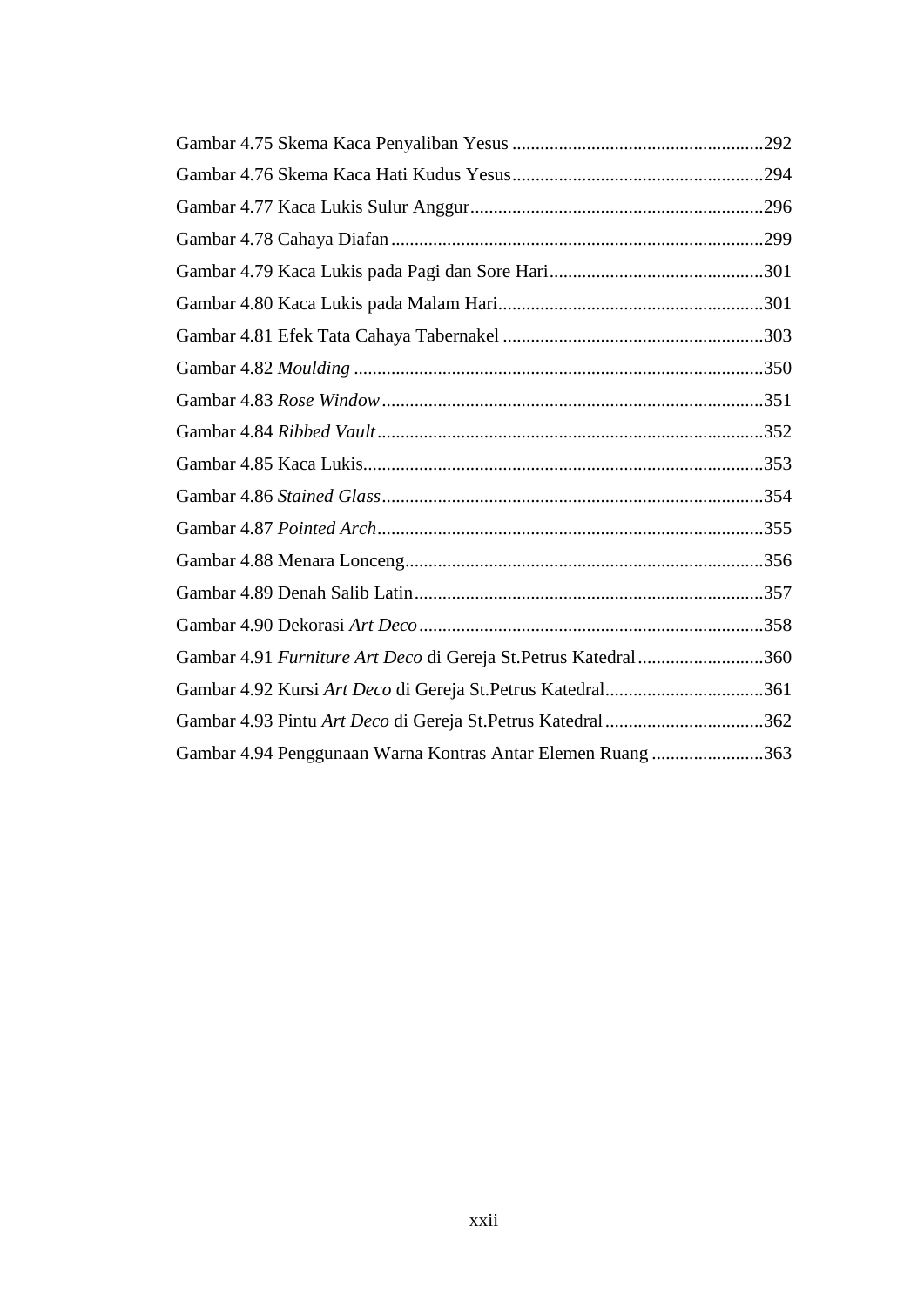# **DAFTAR TABEL**

#### **BAB I PENDAHULUAN**

# **BAB II ELEMEN DESAIN INTERIOR TERHADAP PERSEPSI RELIGIUS**

| Tabel 2.1 Tabel Hubungan Dimensi Psikologis Pendengaran 126 |  |
|-------------------------------------------------------------|--|
|-------------------------------------------------------------|--|

# **BAB IV ELEMEN INTERIOR YANG MEMBENTUK PERSEPSI RELIGIUS**

| Tabel 4.17 Tabel Tingkat Religiositas Kaca Tri Tunggal323  |
|------------------------------------------------------------|
|                                                            |
| Tabel 4.19 Tabel Tingkat Religiositas Panti Umat (nave)325 |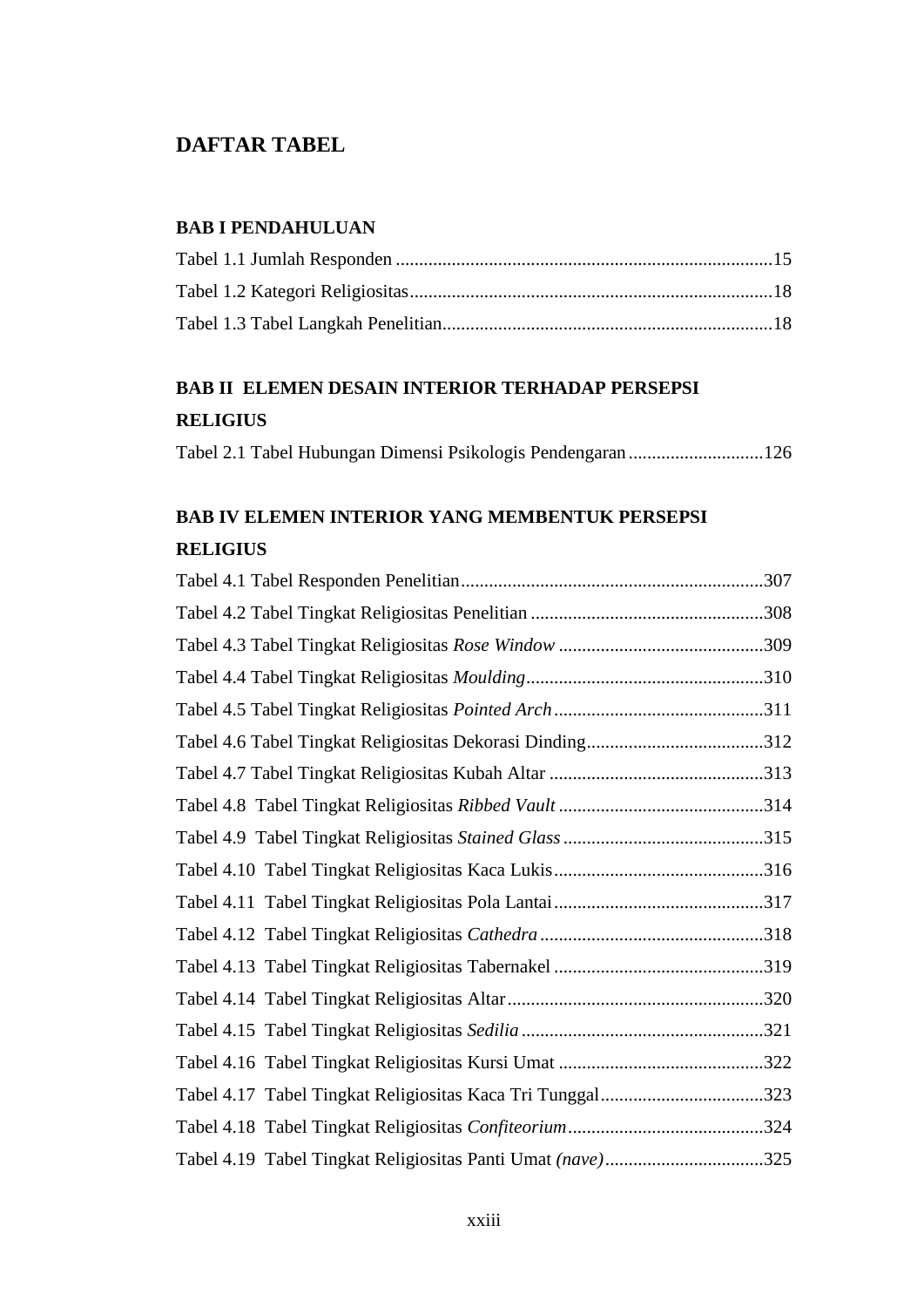| Tabel 4.20 Tabel Tingkat Religiositas Panti Imam (Sanctuary) 326 |      |
|------------------------------------------------------------------|------|
|                                                                  | .327 |
|                                                                  | .328 |
|                                                                  |      |
| Tabel 4.24 Tabel Tingkat Religiositas Lukisan Jalan Salib330     |      |
| Tabel 4.25 Tabel Tingkat Religiositas Lukisan Jalan Salib331     |      |
|                                                                  |      |
| Tabel 4.27 Tabel Tingkat Religiositas Relief Tabernakel 333      |      |
|                                                                  |      |
|                                                                  |      |
|                                                                  | .342 |
|                                                                  |      |
|                                                                  |      |
|                                                                  |      |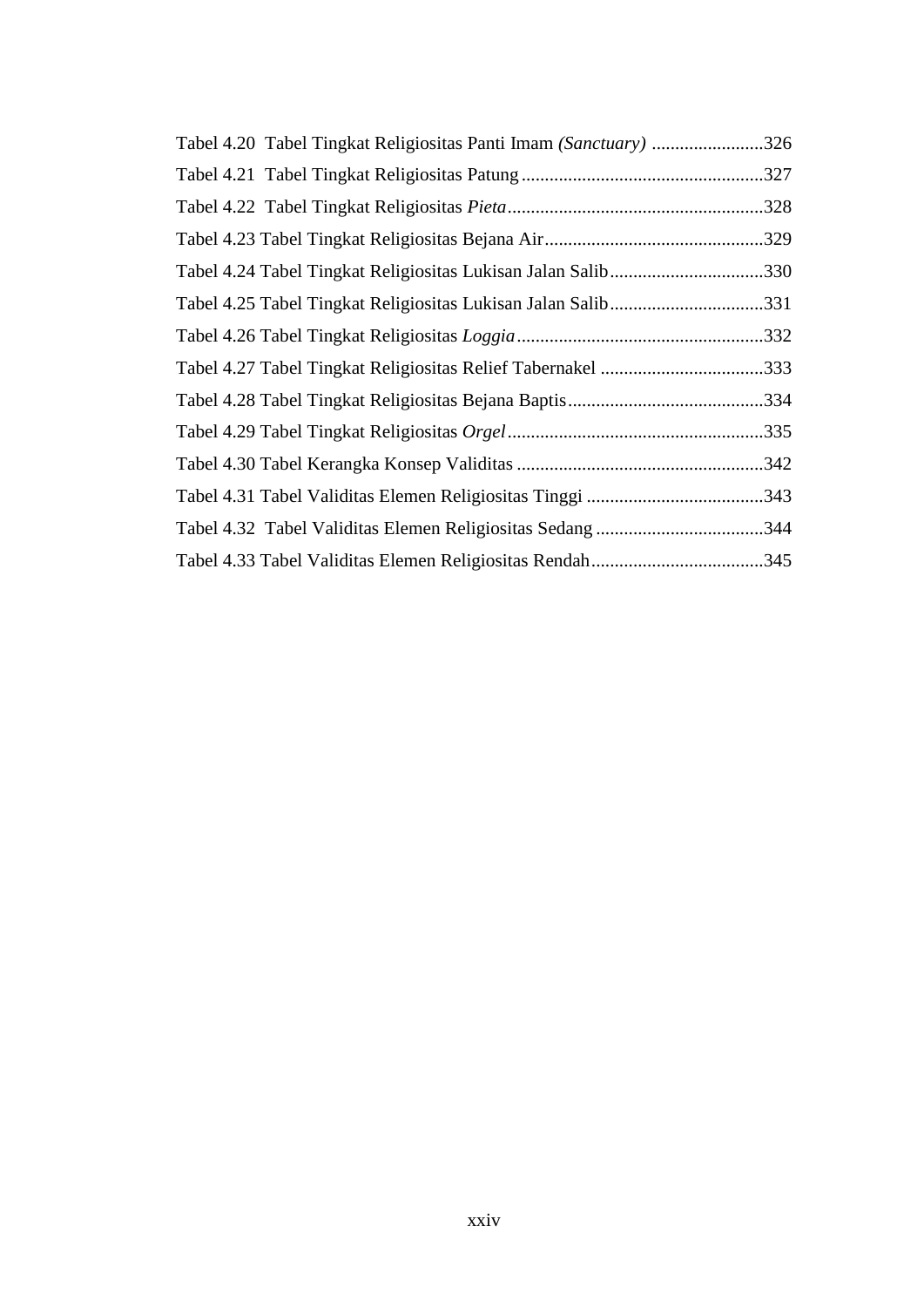# **DAFTAR DIAGRAM**

#### **BAB I PENDAHULUAN**

#### **BAB II ELEMEN DESAIN INTERIOR TERHADAP PERSEPSI RELIGIUS**

### **BAB IV ELEMEN INTERIOR YANG MEMBENTUK PERSEPSI RELIGIUS**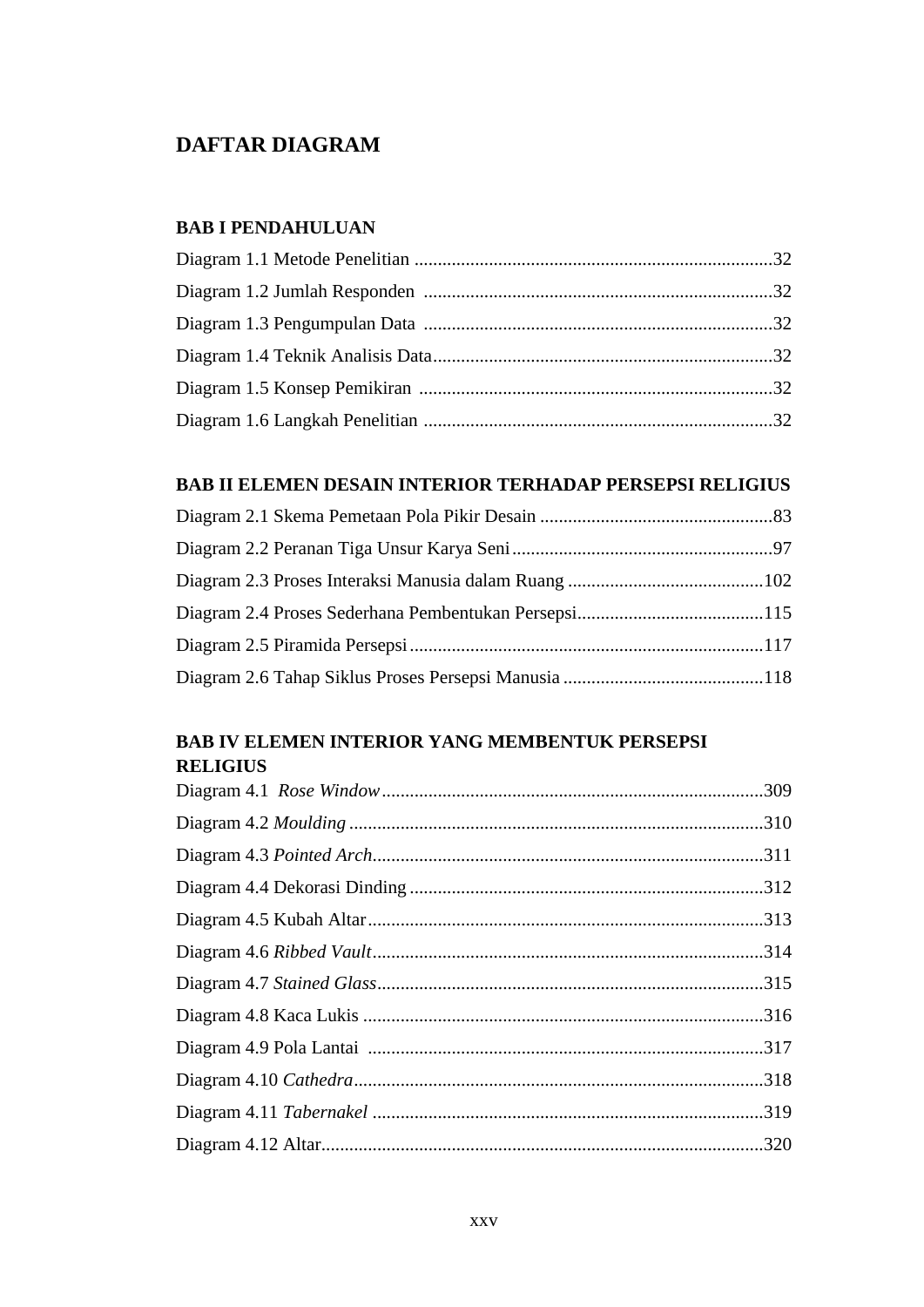| Diagram 4.32 Tabel Validitas Elemen Religiositas Tinggi 343 |  |
|-------------------------------------------------------------|--|
| Diagram 4.33 Tabel Validitas Elemen Religiositas Sedang 344 |  |
| Diagram 4.34 Tabel Validitas Elemen Religiositas Rendah 345 |  |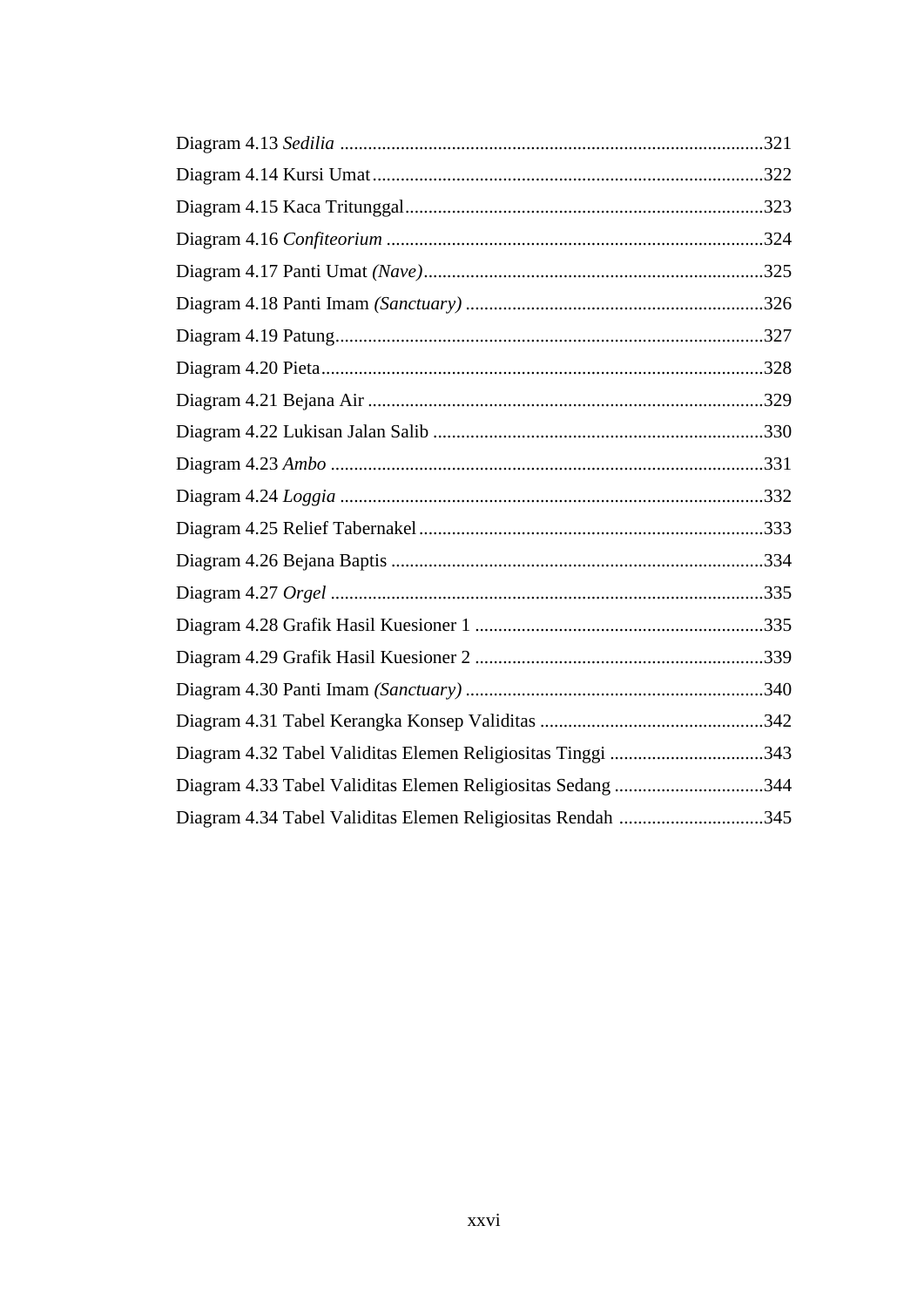# **DAFTAR LAMPIRAN**

| Lampiran F3 Elemen Interior Gereja St.Petrus Katedral Bandung  |
|----------------------------------------------------------------|
|                                                                |
| Lampiran F5 Elemen Interior Gereja St.Petrus Katedral Bandung  |
| Lampiran F6 Elemen Interior Gereja St.Petrus Katedral Bandung  |
| Lampiran F7 Elemen Interior Gereja St.Petrus Katedral Bandung  |
| Lampiran F8 Elemen Interior Gereja St.Petrus Katedral Bandung  |
| Lampiran F9 Elemen Interior Gereja St.Petrus Katedral Bandung  |
| Lampiran F10 Elemen Interior Gereja St.Petrus Katedral Bandung |
| Lampiran F11 Elemen Interior Gereja St.Petrus Katedral Bandung |
| Lampiran F12 Elemen Interior Gereja St.Petrus Katedral Bandung |
|                                                                |
| Lampiran F14 Elemen Interior Gereja St.Petrus Katedral Bandung |